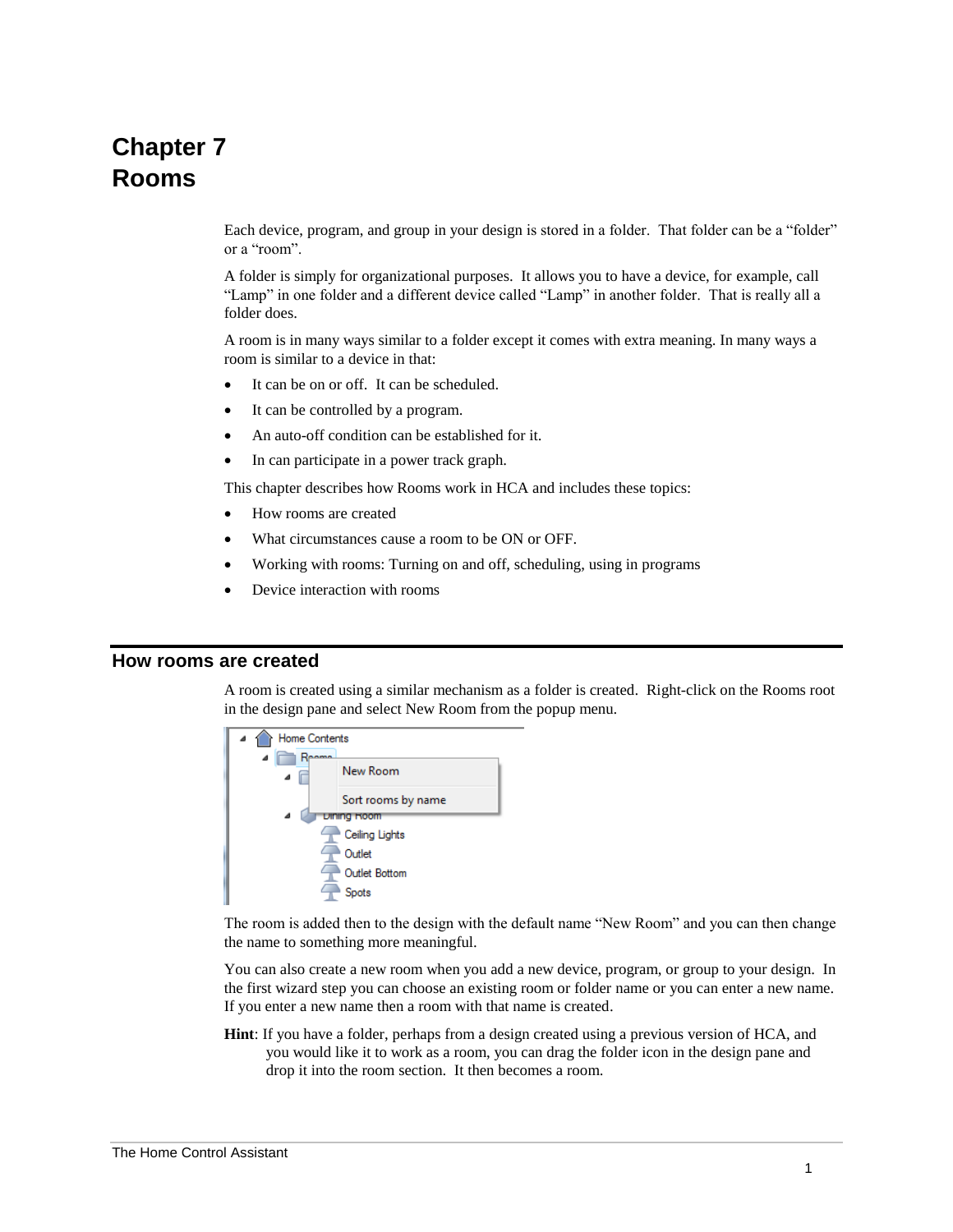# **Rooms on and off**

A room, like a device, can be ON or OFF. To turn a room on or off, you can right-click the room name in the design pane and select On or Off from the popup menu. When the room is On it shows with a yellow background in the design pane.

If you have an icon for a room on a display you can right click the icon to access these menu choices:

|                    |                  | On                                               |
|--------------------|------------------|--------------------------------------------------|
|                    |                  | Off                                              |
| <b>Living Room</b> | <b>Dining Rc</b> | Schedule                                         |
|                    |                  | Power Graph                                      |
|                    |                  | Icon<br>Þ<br>Locate in Design Pane<br>Properties |

But what does it mean for the room to be on or off?

A room is ON when **any** of the devices in the room that participate in determining the room state are on.

A room is OFF when **all** of the devices in the room that participate in determining the room state are off.

What determines if a device "participates in determine the room state"? It is a property of the device. One of the tabs in the property dialog for a device is the *Room* tab.

| "Dining Room - Ceiling Lights" Properties                                                                                                                                                                                                                                                                                              | - x    |  |  |
|----------------------------------------------------------------------------------------------------------------------------------------------------------------------------------------------------------------------------------------------------------------------------------------------------------------------------------------|--------|--|--|
| Type   Insteon   Linking   Triggers   Restart   Icon   Display   Key Names   Log   Groups   Schedule   References   Power Track   Green  <br>Name   Notes Room                                                                                                                                                                         |        |  |  |
| In HCA a room is more than a container for a set of devices, programs, and groups. A room can be controlled and in turn controls contained<br>devices. Rooms can also have auto-off settings and the room auto-off can affect contained devices. On this tab are the settings that configure<br>how the room and this device interact. |        |  |  |
| $\overline{\vee}$ The state of this device participates in determining if the room is ON or OFF.                                                                                                                                                                                                                                       |        |  |  |
| □ When LIGHT: This devices responds to a room ON by going to<br>100<br>percent                                                                                                                                                                                                                                                         |        |  |  |
| □ When DARK: This devices responds to a room ON by going to<br>100<br>percent                                                                                                                                                                                                                                                          |        |  |  |
| □ When LIGHT: This devices responds to a room OFF by going to<br>percent                                                                                                                                                                                                                                                               |        |  |  |
| When DARK: This devices responds to a room OFF by going to<br>percent                                                                                                                                                                                                                                                                  |        |  |  |
| T Transmissions from this device can trigger a room auto-off specification<br>When room is OFF<br><b>Cancel Timer</b><br>and receive OFF from the device<br>Restart Timer<br>and receive ON/DIM from the device                                                                                                                        |        |  |  |
| When room is ON                                                                                                                                                                                                                                                                                                                        |        |  |  |
| and Room Auto Off Timer IS NOT running<br>and Room Auto Off Timer IS running                                                                                                                                                                                                                                                           |        |  |  |
| and receive OFF from the device<br><b>Cancel Timer</b><br>and receive OFF from the device<br><b>Cancel Timer</b>                                                                                                                                                                                                                       |        |  |  |
| and receive ON/DIM from the device<br>Start Timer<br>and receive ON/DIM from the device<br>Restart Timer                                                                                                                                                                                                                               |        |  |  |
|                                                                                                                                                                                                                                                                                                                                        |        |  |  |
| <b>OK</b>                                                                                                                                                                                                                                                                                                                              | Cancel |  |  |

There are a lot of options on this dialog and they will all be covered in the chapter. For now only the first checkbox is important. If that checkbox is ticked then the device participates in determining the room state as described above.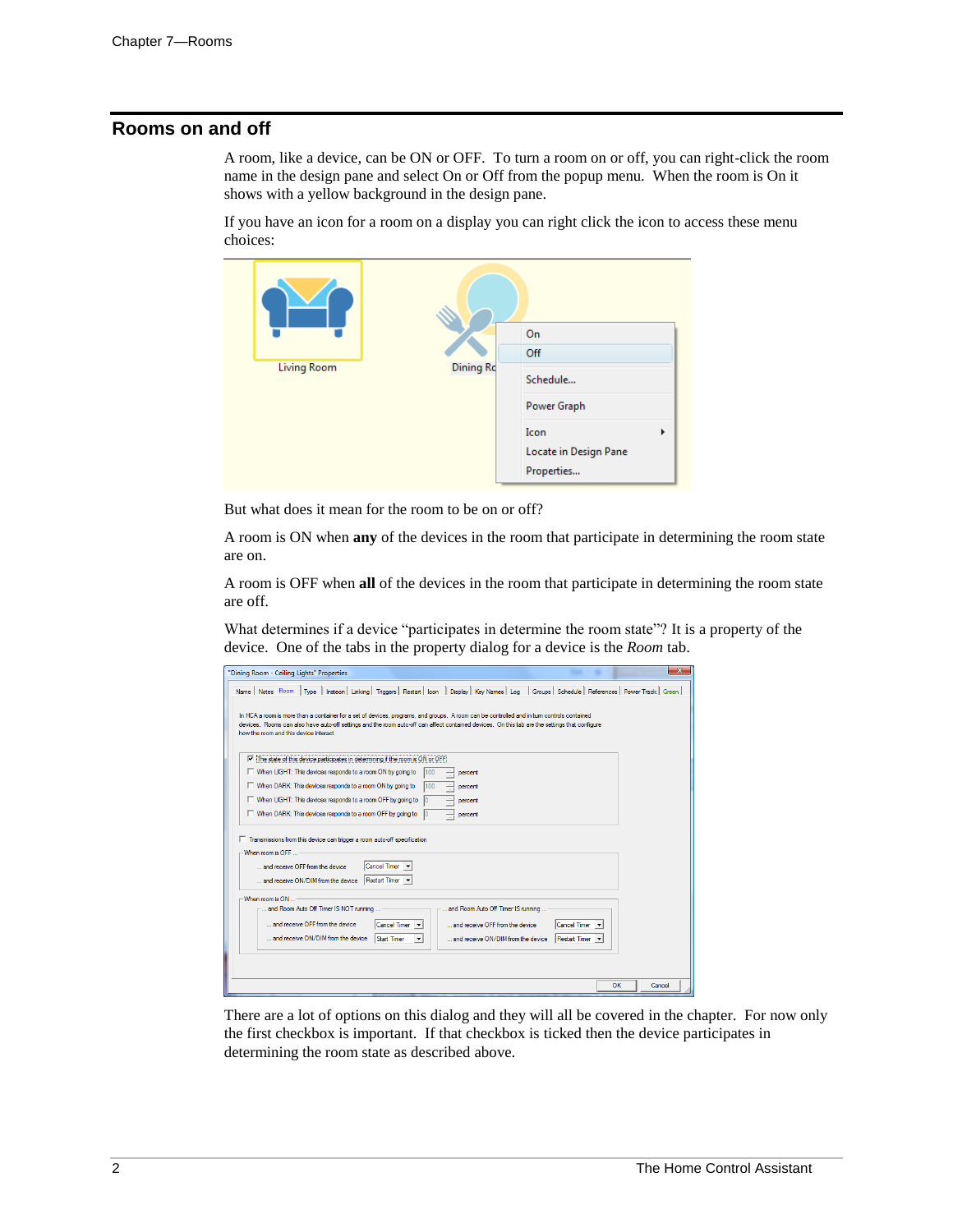# **Working with rooms**

Like a device, a room can be scheduled to go on or off at a certain time or, in a program it can be controlled by the On and Off elements.

What happens when a room goes ON or OFF as the result of a program, schedule, or your interaction with the user interface?

What happens is that any device in the room that is configured to go on or off with the room is sent on or off commands.

In the device's property dialog on the room tab are four checkboxes that control this. The picture above shows these checkbox options.

As explained in the *Your Home* chapter, HCA has a concept of Light and Dark - that chapter describes all the different ways that can be determined by time, astronomical time, or by one or more light sensors.

When a room goes on or off, you select in the device's properties how the device responds. And this can be different depending if the room is going on or off, and if it is light or dark. For each of the four conditions you specify if the device responds – tick the box if it should – and how it responds – choose a level.

**Hint**: It can be very useful to set different light levels for at night when you want the lights to go on at a lower level than during the daytime.

# Auto Off

A room, like a device can have an auto-off mechanism. This is configured on the Room properties Green tab:

| ٠<br>"Dining Room" Properties                                                                                |    | $\overline{\mathbf{x}}$ |
|--------------------------------------------------------------------------------------------------------------|----|-------------------------|
| Name   Control Interface   Color and Theme   Background Image   Icon   Display   Schedule   References Green |    |                         |
| - Room Auto Off                                                                                              |    |                         |
| control room to OFF 5<br>$\div$ minutes after room ON<br><b>When Dark</b>                                    |    |                         |
| control room to OFF 10<br>minutes after room ON<br>Unused                                                    |    |                         |
| control room to OFF 15 - minutes after room ON<br>Unused                                                     |    |                         |
|                                                                                                              |    |                         |
|                                                                                                              |    |                         |
|                                                                                                              |    |                         |
|                                                                                                              |    |                         |
|                                                                                                              |    |                         |
|                                                                                                              |    |                         |
|                                                                                                              |    |                         |
|                                                                                                              |    |                         |
|                                                                                                              |    |                         |
|                                                                                                              |    |                         |
|                                                                                                              |    |                         |
|                                                                                                              | OK | Cancel                  |
|                                                                                                              |    |                         |

In the same way that a device auto-off is configured, you can have up to three different auto-off specifications. In the above example, 5 minutes after the room is tuned on – when it's dark – the room goes off. This means that any devices in the room configured to respond when the room goes off, are sent a command to go off.

**Hint**: Even if the devices in the room have their own auto-off specifications, the room auto-off operates independently of device auto-off specifications. This can get confusing so be careful.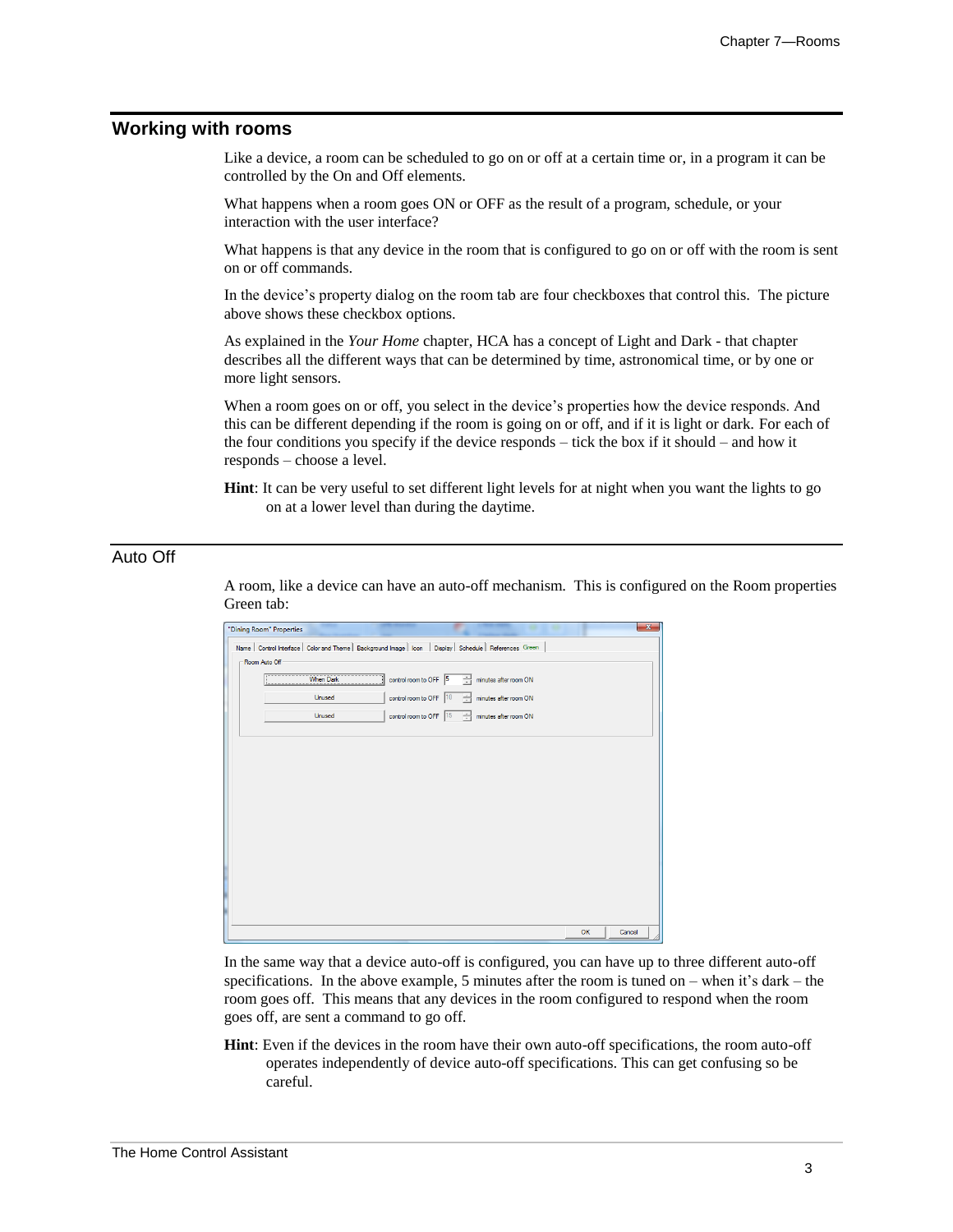# **Device Interaction with rooms**

Devices and rooms can interact in a relationship that allows you to build complex actions with only the settings in the device and the room. Here is a simple example.

Suppose you have a room with two lights and a motion sensor.

The motion sensor is configured to participate in the room state.

One device is configured to turn on when dark at 50% and the other is configured to turn on when dark at 80%. Neither device is configured to participate in the room state nor are they configured to turn off when the room goes off.

Here is a time line of what happens:

- 1. The motion sensor detects motion so it sends a command that HCA receives.
- 2. Since the motion sensor is now on, the room becomes on.
- 3. Since the room has become on, the two lights are sent commands to turn on to the levels chosen and that depends on if it is light or dark.

And all of this is accomplished without any additional work on your part except configuring the devices and the room.

You can also configure the room with an auto-off so that the devices turn off after a preset time.

# Device Auto Off

One problem with auto-off is that it can be very unyielding at times. Yes you want an auto off to happen but sometimes you really wish it could be controlled.

Devices and rooms interact to make this possible. As part of the device properties you can configure how auto off can be controlled. This is best shown by some examples.

## **Example 1**

\*Suppose a room contains a motion sensor and a switch. Here is what we want to have happen:

- You walk into the room. The motion sensor turns on the light and starts an auto-off timer.
- If you leave the room then when the timer expires the light goes out.
- If you stay in the room then each time the motion sensor sees you the timer is restarted
- If you change the light level using the switch, the timer is canceled and not restarted until the room is off and the motion sensor again sees something.

Here is the configuration for the motion sensor and the switch: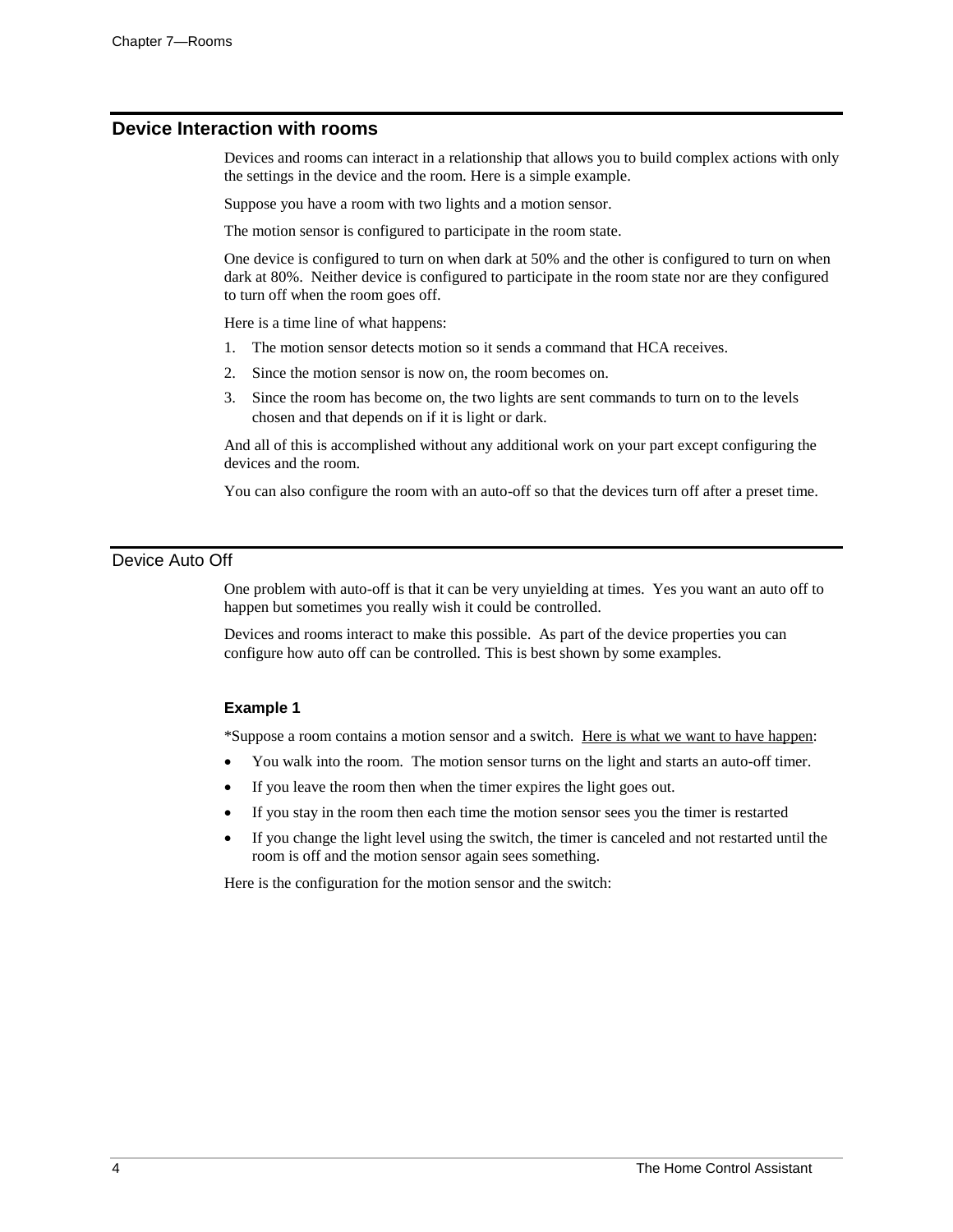#### Motion sensor settings

| $\overline{\mathbf{v}}$ The state of this device participates in determining if the room is ON or OFF |                                                                             |  |  |  |
|-------------------------------------------------------------------------------------------------------|-----------------------------------------------------------------------------|--|--|--|
| When LIGHT: This devices responds to a room ON by going to                                            | percent                                                                     |  |  |  |
| When DARK: This devices responds to a room ON by going to                                             | percent                                                                     |  |  |  |
| When LIGHT: This devices responds to a room OFF by going to                                           | percent                                                                     |  |  |  |
| When DARK: This devices responds to a room OFF by going to                                            | percent                                                                     |  |  |  |
| $\nabla$ Transmissions from this device can trigger a room auto-off specification<br>When room is OFF |                                                                             |  |  |  |
|                                                                                                       |                                                                             |  |  |  |
| and receive OFF from the device<br>lgnore                                                             |                                                                             |  |  |  |
| Restart Timer v<br>and receive ON/DIM from the device                                                 |                                                                             |  |  |  |
| When room is ON                                                                                       |                                                                             |  |  |  |
| and Room Auto Off Timer IS NOT running                                                                | and Room Auto Off Timer IS running                                          |  |  |  |
| and receive OFF from the device<br>lgnore                                                             | and receive OFF from the device<br>lanore<br>$\blacktriangledown$           |  |  |  |
| and receive ON/DIM from the device<br>Ignore                                                          | and receive ON/DIM from the device<br>Restart Timer<br>$\blacktriangledown$ |  |  |  |
|                                                                                                       |                                                                             |  |  |  |

#### Switch settings

| $\triangleright$ The state of this device participates in determining if the room is ON or OFF                                                                                                                                                           |  |  |  |  |
|----------------------------------------------------------------------------------------------------------------------------------------------------------------------------------------------------------------------------------------------------------|--|--|--|--|
| $\overline{\mathsf{v}}$ When LIGHT: This devices responds to a room ON by going to<br>100<br>percent                                                                                                                                                     |  |  |  |  |
| $\triangledown$ When DARK: This devices responds to a room ON by going to<br>100<br>percent                                                                                                                                                              |  |  |  |  |
| When LIGHT: This devices responds to a room OFF by going to<br>⊽<br>percent                                                                                                                                                                              |  |  |  |  |
| $\overline{V}$ When DARK: This devices responds to a room OFF by going to<br>÷<br>percent                                                                                                                                                                |  |  |  |  |
| $\overline{\mathbf{v}}$ Transmissions from this device can trigger a room auto-off specification<br>When mom is OFF<br>lanore<br>and receive OFF from the device                                                                                         |  |  |  |  |
| Restart Timer v<br>and receive ON/DIM from the device<br>When room is ON<br>and Room Auto Off Timer IS NOT running<br>and Room Auto Off Timer IS running                                                                                                 |  |  |  |  |
| and receive OFF from the device<br><b>Cancel Timer</b><br>and receive OFF from the device<br>lanore<br>and receive ON/DIM from the device<br><b>Start Timer</b><br>and receive ON/DIM from the device<br><b>Cancel Timer</b><br>$\overline{\phantom{a}}$ |  |  |  |  |

Here is a timeline of what happens:

- The room is off.
- The motion sensor sees you and starts the timer. This is because the motion sensor has the setting enabled to trigger an auto-off specification and that specification says when the room is off and an ON command is received, the timer is started.
- Since the room goes ON, the light in the room is sent a command to go on. This is because the motion sensor is marked as participating in determining if the room is on or not. The motion sensor is the only device so marked and since it is ON the room is ON. The light is marked as responding to the room going on or off so it is sent a command to go on.
- Each time you move, the motion sensor restarts the timer. This is because the motion sensor options say that if the room is ON and a command is received and the auto off timer is running then the auto off timer is restarted.
- If you change the light level at the switch, the timer is canceled. This is because the switch is marked such that if the room is on and the timer is running and a command is received then the timer is canceled.
- Since the room remains on the light is on and that participates in the room state and the timer not running, the motion sensor now has no effect. The room is still ON since the light is on. And when a command is received from the motion sensor it is ignored.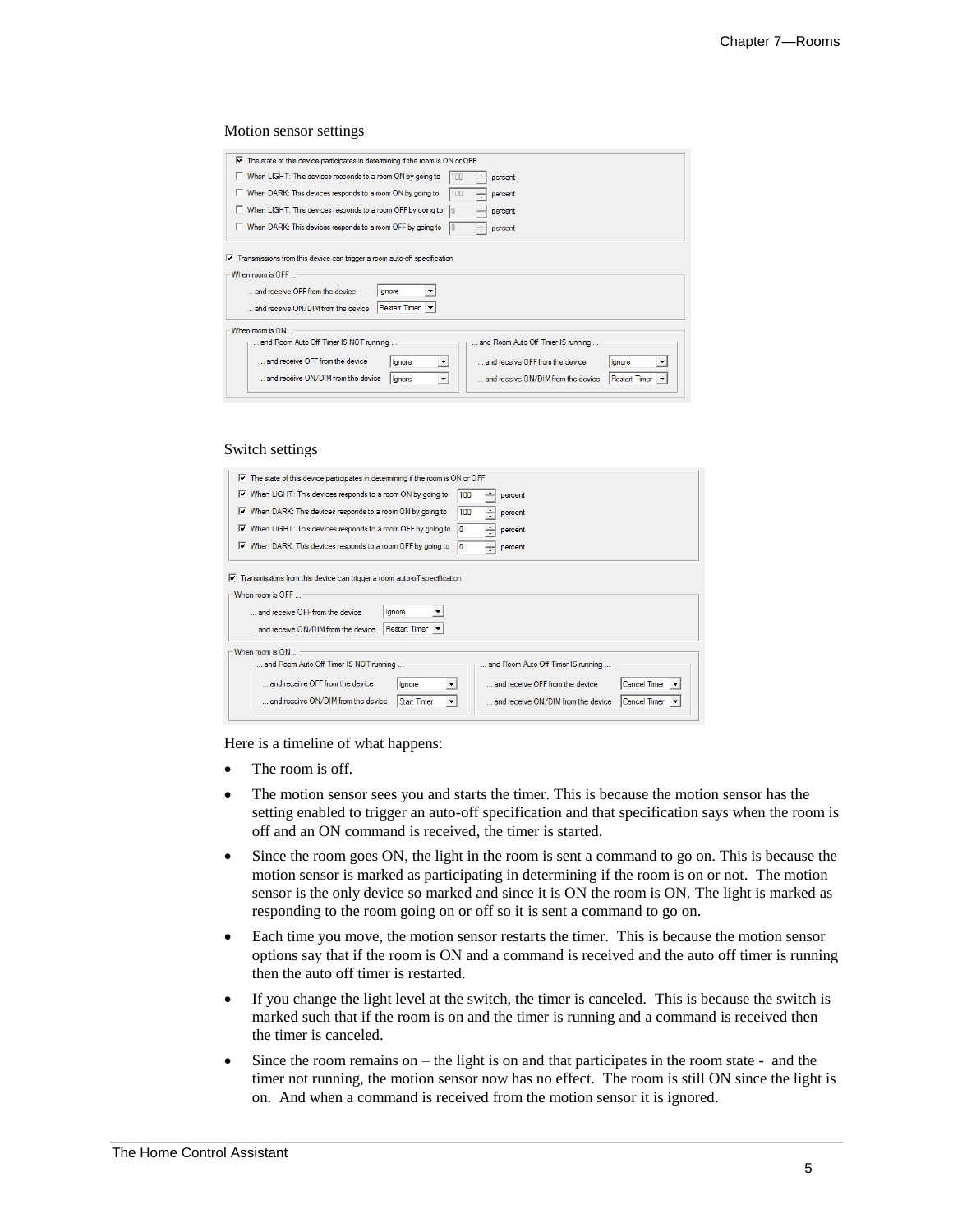Wow! That is a lot of function from just a few checkboxes.

## **Example 2**

In this example there are two lights in the room. Here is what we want to happen:

- You walk in the room.
- You turn on one switch
- An auto off timer starts
- You turn on a second switch
- The timer should be canceled because by turning on multiple lights you are saying you want to stay in the room.

And since you may turn on either light first, the settings of each light must be the same. Here are the settings for both devices:

| $\triangledown$ The state of this device participates in determining if the room is ON or OFF                                                                                                                                                                                                                                                                                        |
|--------------------------------------------------------------------------------------------------------------------------------------------------------------------------------------------------------------------------------------------------------------------------------------------------------------------------------------------------------------------------------------|
| When LIGHT: This devices responds to a room ON by going to<br>percent                                                                                                                                                                                                                                                                                                                |
| When DARK: This devices responds to a room ON by going to<br>100<br>percent                                                                                                                                                                                                                                                                                                          |
| When LIGHT: This devices responds to a room OFF by going to<br>÷<br>percent                                                                                                                                                                                                                                                                                                          |
| When DARK: This devices responds to a room OFF by going to<br>percent                                                                                                                                                                                                                                                                                                                |
| $\overline{\mathbf{v}}$ Transmissions from this device can trigger a room auto-off specification<br>When room is OFF<br>lanore<br>and receive OFF from the device<br>Restart Timer v<br>and receive ON/DIM from the device                                                                                                                                                           |
| When room is ON<br>and Room Auto Off Timer IS NOT running<br>and Room Auto Off Timer IS running<br>and receive OFF from the device<br>and receive OFF from the device<br>lanore<br>lanore<br>$\overline{\phantom{a}}$<br>▼<br>and receive ON/DIM from the device<br>and receive ON/DIM from the device<br>Cancel Timer<br>lgnore<br>$\blacktriangledown$<br>$\overline{\phantom{a}}$ |

The action of turning on either light causes the room to go ON. Since the room was OFF and an ON was received then auto-off timer is started. Controlling the other light causes the timer to be canceled.

If you had a third light in the room, since the room is ON and the timer is not running controlling that light has no effect.

### **Example 3**

- This example is simpler than the first two. Here is what we want to happen.
- You walk into the room
- The motion sensor detects you so the lights come on and starts an auto off timer.
- You change the light level at the switch. You want the auto off timer to restart but not to be cancelled.
- Each time the motion sensor sees you the timer should be restarted.
- If you turn off the lights manually then the timer should be cancelled.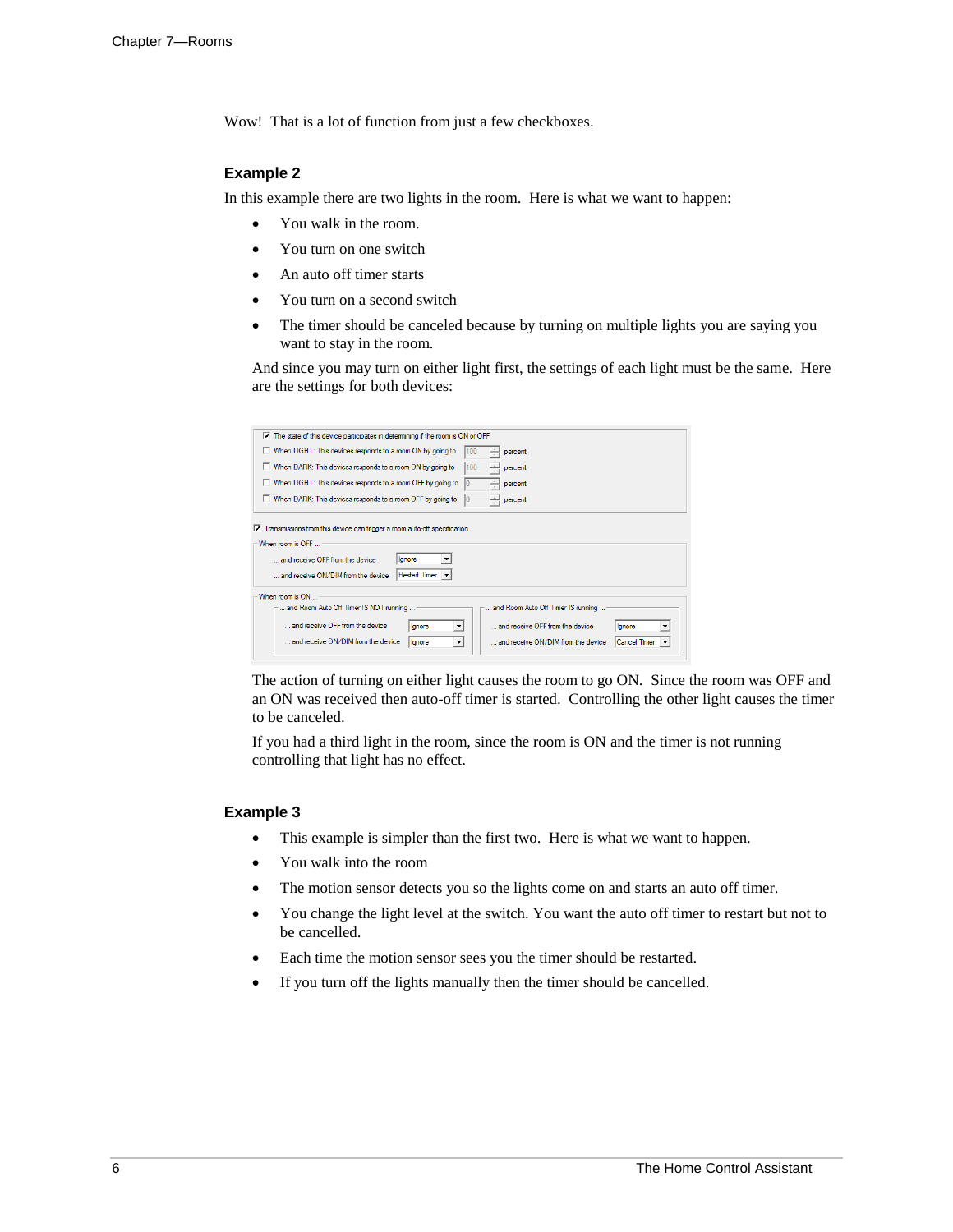## Switch settings:

| The state of this device participates in determining if the room is ON or OFF                                                                                                                                                                       |
|-----------------------------------------------------------------------------------------------------------------------------------------------------------------------------------------------------------------------------------------------------|
| Ⅳ When LIGHT: This devices responds to a room ON by going to<br>100<br>percent                                                                                                                                                                      |
| Ⅳ When DARK: This devices responds to a room ON by going to<br>100<br>÷<br>percent                                                                                                                                                                  |
| $\triangleright$ When LIGHT: This devices responds to a room OFF by going to<br>÷<br>10<br>percent                                                                                                                                                  |
| Ⅳ When DARK: This devices responds to a room OFF by going to<br>÷<br>10<br>percent                                                                                                                                                                  |
| $\nabla$ Transmissions from this device can trigger a room auto-off specification<br>-When room is OFF<br>Cancel Timer v<br>and receive OFF from the device<br>Restart Timer v<br>and receive ON/DIM from the device                                |
| When room is ON                                                                                                                                                                                                                                     |
| and Room Auto Off Timer IS NOT running<br>and Room Auto Off Timer IS running                                                                                                                                                                        |
| and receive OFF from the device<br>Cancel Timer v<br>and receive OFF from the device<br>Cancel Timer v<br>and receive ON/DIM from the device<br>and receive ON/DIM from the device<br><b>Start Timer</b><br>Restart Timer v<br>$\blacktriangledown$ |

#### Motion sensor settings:

| $\overline{V}$ The state of this device participates in determining if the room is ON or OFF                                                                                                                                                                                                                                                                                                                           |  |  |
|------------------------------------------------------------------------------------------------------------------------------------------------------------------------------------------------------------------------------------------------------------------------------------------------------------------------------------------------------------------------------------------------------------------------|--|--|
| When LIGHT: This devices responds to a room ON by going to<br>percent                                                                                                                                                                                                                                                                                                                                                  |  |  |
| When DARK: This devices responds to a room ON by going to<br>100<br>percent                                                                                                                                                                                                                                                                                                                                            |  |  |
| When LIGHT: This devices responds to a room OFF by going to<br>percent                                                                                                                                                                                                                                                                                                                                                 |  |  |
| When DARK: This devices responds to a room OFF by going to<br>percent                                                                                                                                                                                                                                                                                                                                                  |  |  |
| $\overline{\mathbf{v}}$ Transmissions from this device can trigger a room auto-off specification<br>When room is OFF                                                                                                                                                                                                                                                                                                   |  |  |
| and receive OFF from the device<br>lgnore<br><b>Restart Timer</b><br>and receive ON/DIM from the device                                                                                                                                                                                                                                                                                                                |  |  |
| When mom is ON<br>and Room Auto Off Timer IS NOT running<br>and Room Auto Off Timer IS running<br>and receive OFF from the device<br>and receive OFF from the device<br>lgnore<br>lanore<br>$\blacktriangledown$<br>$\blacktriangledown$<br>and receive ON/DIM from the device<br><b>Start Timer</b><br>and receive ON/DIM from the device<br><b>Restart Timer</b><br>$\blacktriangledown$<br>$\overline{\phantom{a}}$ |  |  |

#### Timeline of what happens.

- You walk into the room and the motion sensor sees you. Since the motion sensor participates in the room state, the room is now on. When the room goes on, the switch is sent a command to go on.
- As long as the motion sensor sees you the timer keeps getting reset.
- You change the light level of the switch. The timer is restarted. When the motion sensor next sees you, the switch is not sent a command. Why? Because the switch is only sent a command when the room goes from off to on.
- You turn off the switch at the paddle. While the room may still be on the motion sensor is the only determinate of that – the timer is cancelled.

The interaction of devices, rooms, and auto-off can be complex but there is a lot of power in the concept. Hopefully the above examples will get you started.